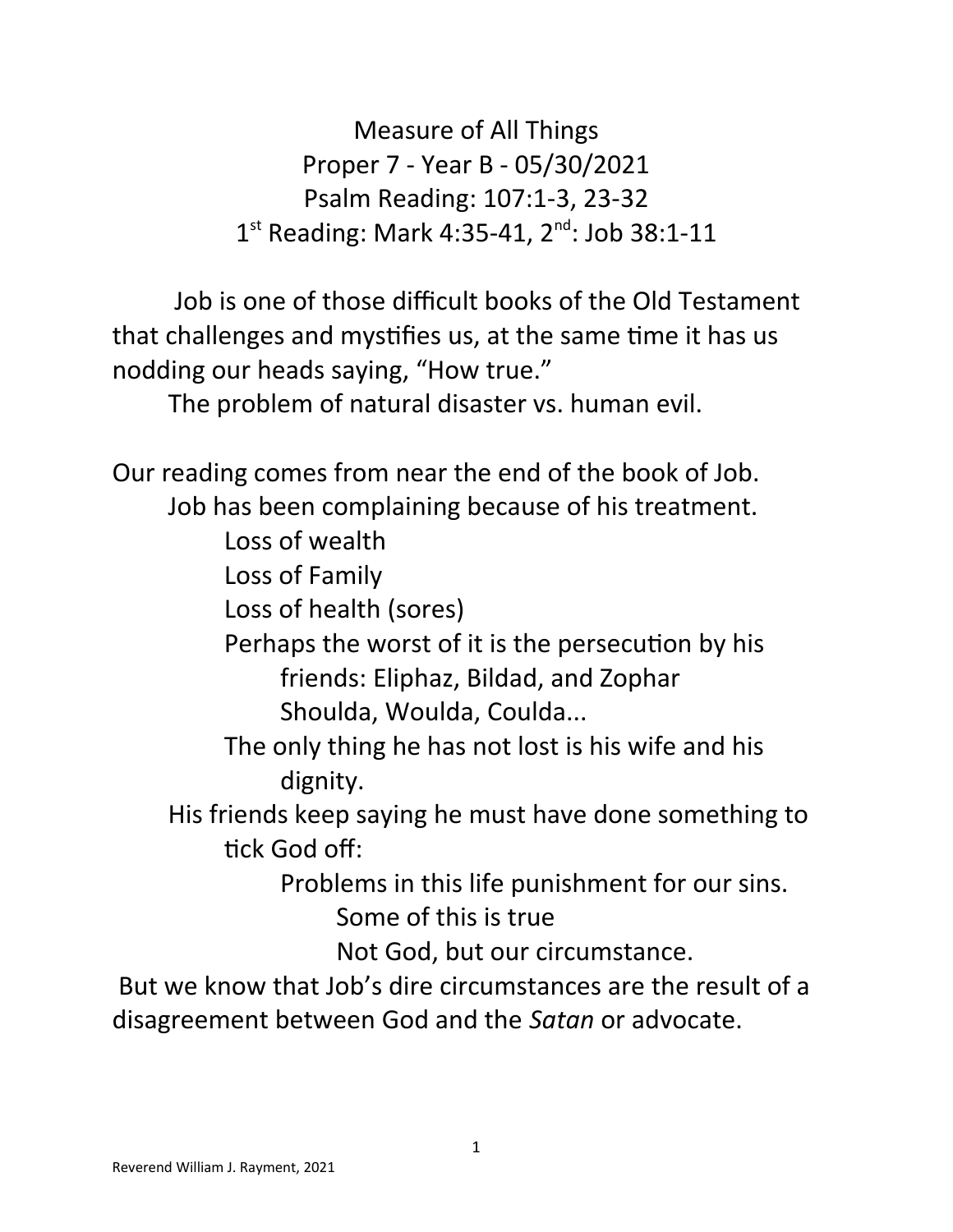At one point Job demands justice from God (Job 7:20). He demands to meet God face to face. Then to Jobs great surprise guess who shows up?

Define and history of : "Man: the measure of all things." Protagoras: 5<sup>th</sup> Century B.C. puts human judgment first. What we think of any issue is the end-all, be-all. But also: Humanity as God's most wonderful creation.

Because we have the capacity to reason, the capacity to use tools, we are an amazing creature. But, my friends, we are but creatures:

Define "Creature

Sure, made in the image of God, but…

(V.2) Job's question meaningless, because his understanding is lacking in comparison to God.

(V.3) Brace yourself like a man (Gird your loins.) Readiness How to Gird your loins.

(V.4-6) Construction is manlike, but scale is vast.

(V.7) Acclamation

We, as individuals, are tiny in the grand scheme of things. Yet we worry about things on a grand scale…

Worried about when the sun will explode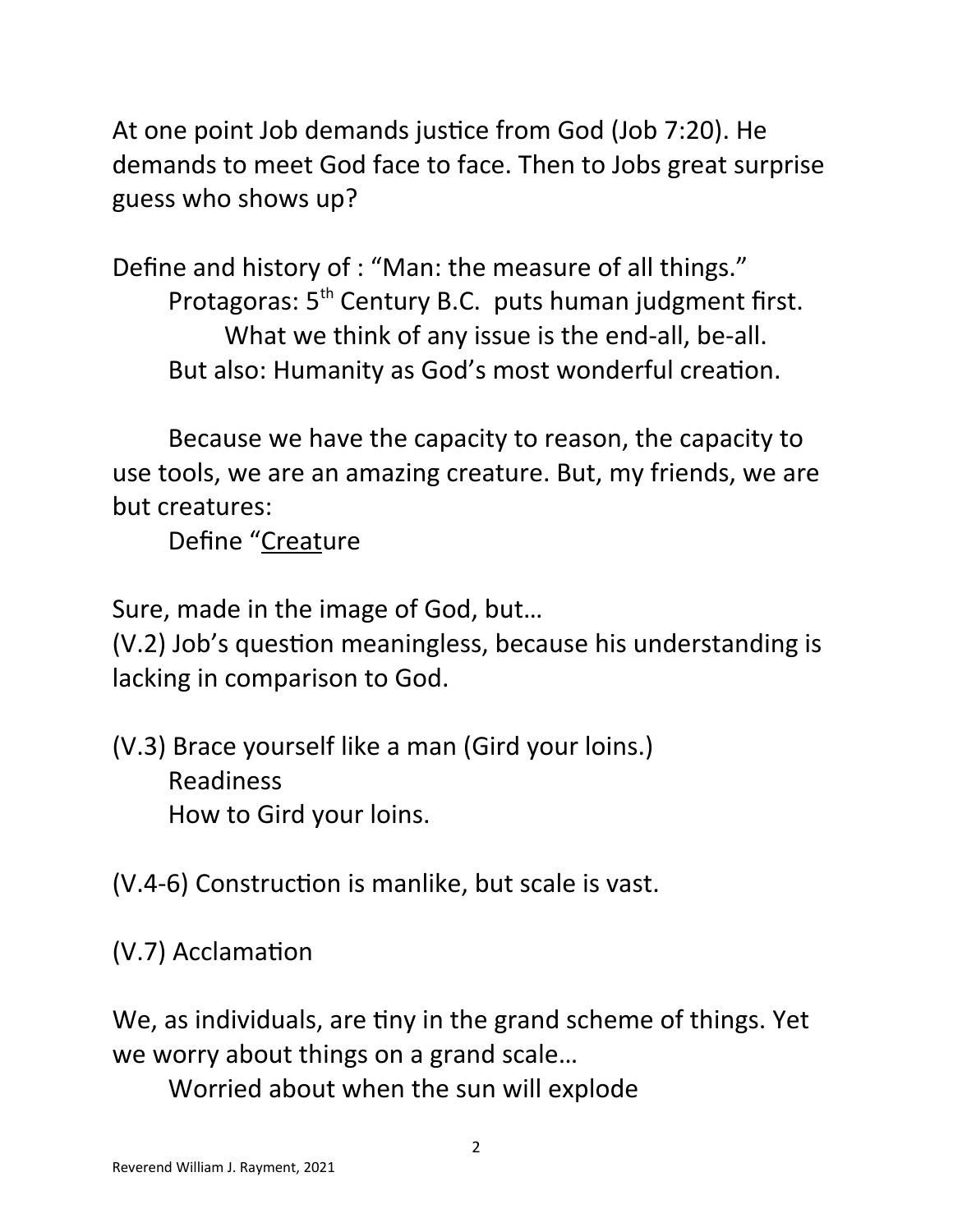But no sense of proportion, the earwig behind my razor blade.

God so great that the Lord not only made the waters, but contains them in the ocean...acts of God. But still concerned with the life of a single human (Job).

Theodicy is an effort to deal with the problem of evil, a question which has assailed humanity since the dawn of consciousness. The truth is: we were given the capacity to understand Good and Evil in the Garden of Eden. But we were also given the tools and the capacity, by God to overcome those happenstances we might call evil, which in truth are simply natural phenomena.

The greatness of God:

The great God promises to watch over us. Does great things. Sacrifices for us. Makes all right in the end. The body of Christ, being a part of something far more vast than we are.

So, in the book of Job, we find that Job is puzzled by why bad things happen to good people. He confronts God directly and God's response is not the reasoned, measured, logic that we might expect from a philosopher or scientist, but it is rather for me a more convincing proof. We find out that God is the great creator, the great builder, the great sustainer. This does not